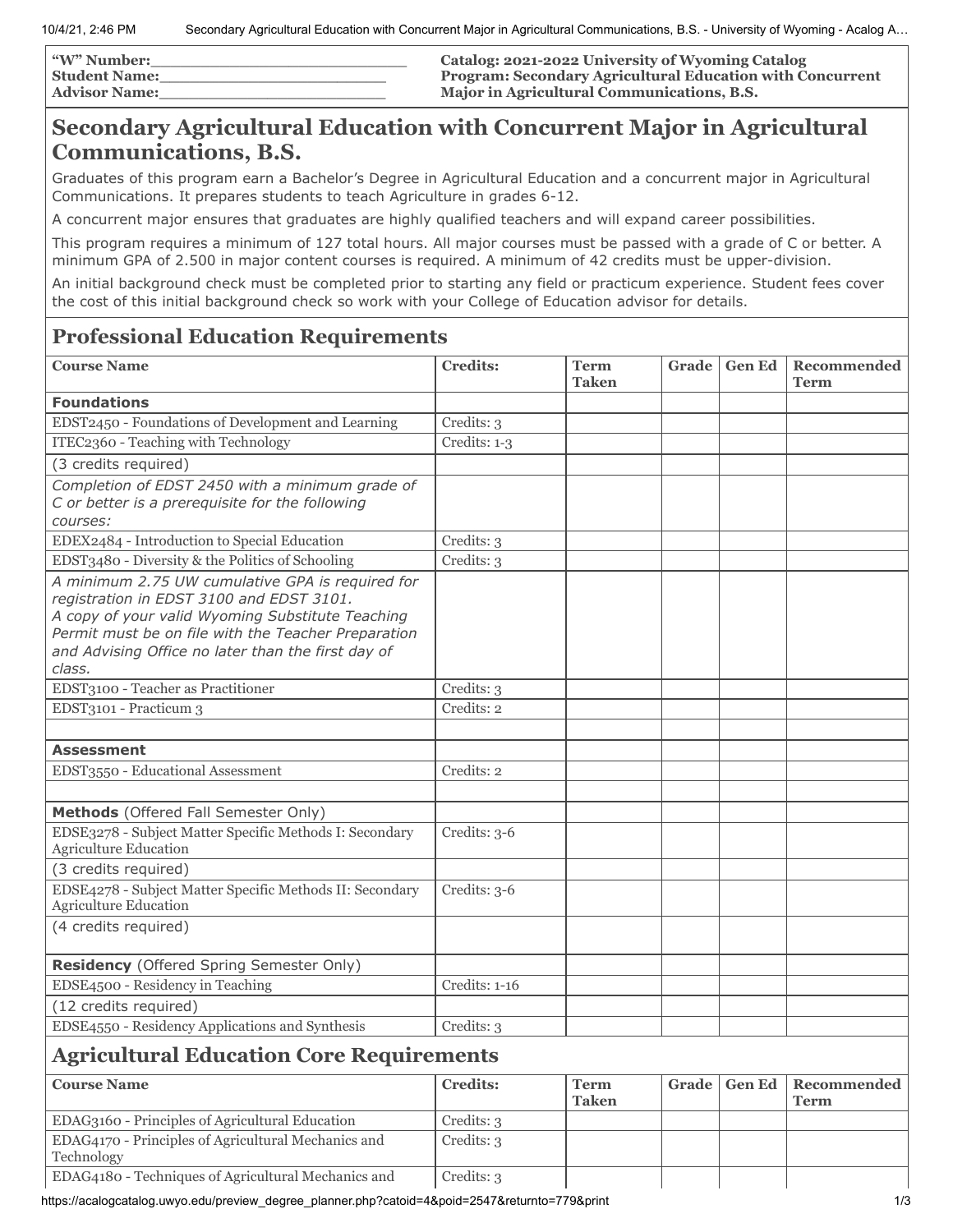| 10/4/21, 2:46 PM<br>Secondary Agricultural Education with Concurrent Major in Agricultural Communications, B.S. - University of Wyoming - Acalog A<br>Technology                                                                                         |                 |                             |       |               |                            |
|----------------------------------------------------------------------------------------------------------------------------------------------------------------------------------------------------------------------------------------------------------|-----------------|-----------------------------|-------|---------------|----------------------------|
|                                                                                                                                                                                                                                                          |                 |                             |       |               |                            |
| <b>Concurrent Agriculture Major Core Requirements</b>                                                                                                                                                                                                    |                 |                             |       |               |                            |
| <b>Course Name</b>                                                                                                                                                                                                                                       | <b>Credits:</b> | <b>Term</b><br><b>Taken</b> | Grade | <b>Gen Ed</b> | Recommended<br><b>Term</b> |
| AECL1000 - Agroecology                                                                                                                                                                                                                                   | Credits: 4      |                             |       |               |                            |
| ANSC1010 - Introduction to Animal Science                                                                                                                                                                                                                | Credits: 4      |                             |       |               |                            |
| REWM2000 - Principles of Rangeland Management                                                                                                                                                                                                            | Credits: 3      |                             |       |               |                            |
| SOIL2010 - Introduction to Soil Science                                                                                                                                                                                                                  | Credits: 4      |                             |       |               |                            |
| ANSC2020 - Feeds and Feeding                                                                                                                                                                                                                             | Credits: 4      |                             |       |               |                            |
| PLNT2025 - Horticultural Science                                                                                                                                                                                                                         | Credits: 3      |                             |       |               |                            |
| PLNT2026 - Horticultural Sciences Laboratory                                                                                                                                                                                                             | Credits: 1      |                             |       |               |                            |
| Choose one;<br>AGEC 1010 Principles of Macroeconomics Credits:<br>3 OR ECON 1010 Principles of Macroeconomics<br>Credits: 3<br><b>OR</b><br>AGEC 1020 Principles of Microeconomics Credits:<br>3 OR ECON 1020 Principles of Microeconomics<br>Credits: 3 |                 |                             |       |               |                            |
| <b>Major Related Science Courses</b>                                                                                                                                                                                                                     |                 |                             |       |               |                            |
| <b>Course Name</b>                                                                                                                                                                                                                                       | <b>Credits:</b> | <b>Term</b><br><b>Taken</b> | Grade | <b>Gen Ed</b> | Recommended<br><b>Term</b> |
| LIFE1010 - General Biology                                                                                                                                                                                                                               | Credits: 4      |                             |       |               |                            |
| Choose one:                                                                                                                                                                                                                                              |                 |                             |       |               |                            |
| LIFE2022 - Animal Biology                                                                                                                                                                                                                                | Credits: 4      |                             |       |               |                            |
| <b>OR</b>                                                                                                                                                                                                                                                |                 |                             |       |               |                            |
|                                                                                                                                                                                                                                                          |                 |                             |       |               |                            |
| LIFE2023 - Biology of Plants and Fungi                                                                                                                                                                                                                   | Credits: 4      |                             |       |               |                            |
| Choose one:                                                                                                                                                                                                                                              |                 |                             |       |               |                            |
| CHEM1000 - Introductory Chemistry                                                                                                                                                                                                                        | Credits: 4      |                             |       |               |                            |
| <b>OR</b>                                                                                                                                                                                                                                                |                 |                             |       |               |                            |
| CHEM1020 - General Chemistry I                                                                                                                                                                                                                           | Credits: 4      |                             |       |               |                            |
|                                                                                                                                                                                                                                                          |                 |                             |       |               |                            |
| <b>Agricultural Communications Core Requirements</b>                                                                                                                                                                                                     |                 |                             |       |               |                            |
| <b>Course Name</b>                                                                                                                                                                                                                                       | <b>Credits:</b> | <b>Term</b><br><b>Taken</b> | Grade | <b>Gen Ed</b> | Recommended<br><b>Term</b> |
| COJO1000 - Introduction to Mass Media                                                                                                                                                                                                                    | Credits: 3      |                             |       |               |                            |
| COJO1040 - Introduction to Human Communication                                                                                                                                                                                                           | Credits: 3      |                             |       |               |                            |
| COJO2010 - Public Speaking                                                                                                                                                                                                                               | Credits: 3      |                             |       |               |                            |
| COJO2100 - Media Writing                                                                                                                                                                                                                                 | Credits: 3      |                             |       |               |                            |
| COJO3530 - Multimedia Production                                                                                                                                                                                                                         | Credits: 3      |                             |       |               |                            |
| AGRI4975 - Agricultural Communications Senior Project                                                                                                                                                                                                    | Credits: 1      |                             |       |               |                            |
| Upper Division COJO Electives.<br>Credits: 6<br>Upper Division Major Electives.<br>Credits: 3                                                                                                                                                            |                 |                             |       |               |                            |
| <b>Endorsement in Secondary Biology Education option</b>                                                                                                                                                                                                 |                 |                             |       |               |                            |
| Students can seek an endorsement in Secondary Biology Education. The required courses are:                                                                                                                                                               |                 |                             |       |               |                            |
| <b>Course Name</b>                                                                                                                                                                                                                                       | <b>Credits:</b> | <b>Term</b>                 | Grade | <b>Gen Ed</b> | Recommended                |
|                                                                                                                                                                                                                                                          |                 | <b>Taken</b>                |       |               | <b>Term</b>                |
| Choose one:                                                                                                                                                                                                                                              |                 |                             |       |               |                            |
| MICR2021 - General Microbiology                                                                                                                                                                                                                          | Credits: 4      |                             |       |               |                            |
| <b>OR</b>                                                                                                                                                                                                                                                |                 |                             |       |               |                            |
| MOLB2021 - General Microbiology                                                                                                                                                                                                                          | Credits: 4      |                             |       |               |                            |
| Choose one:                                                                                                                                                                                                                                              |                 |                             |       |               |                            |
|                                                                                                                                                                                                                                                          |                 |                             |       |               |                            |